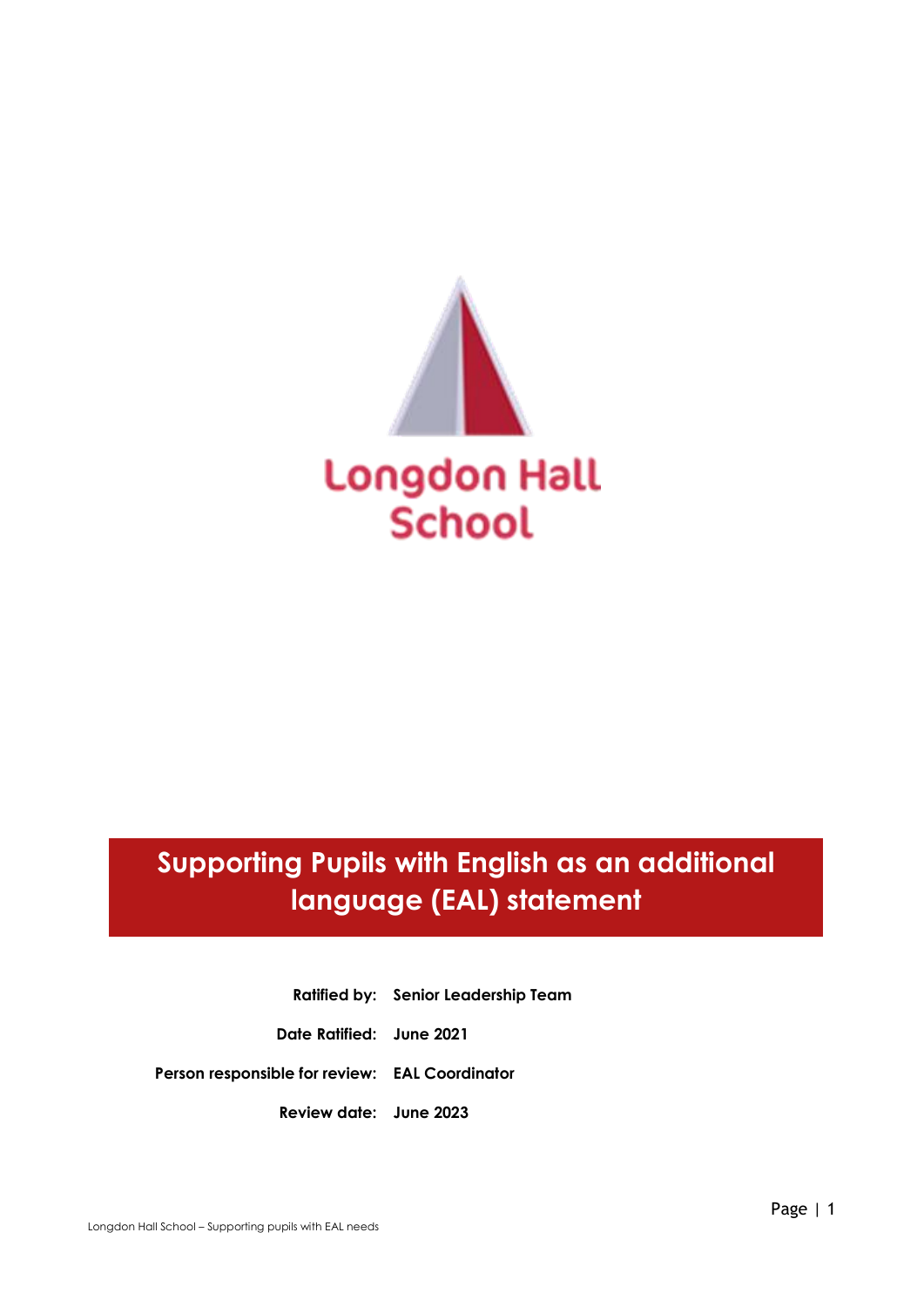## Contents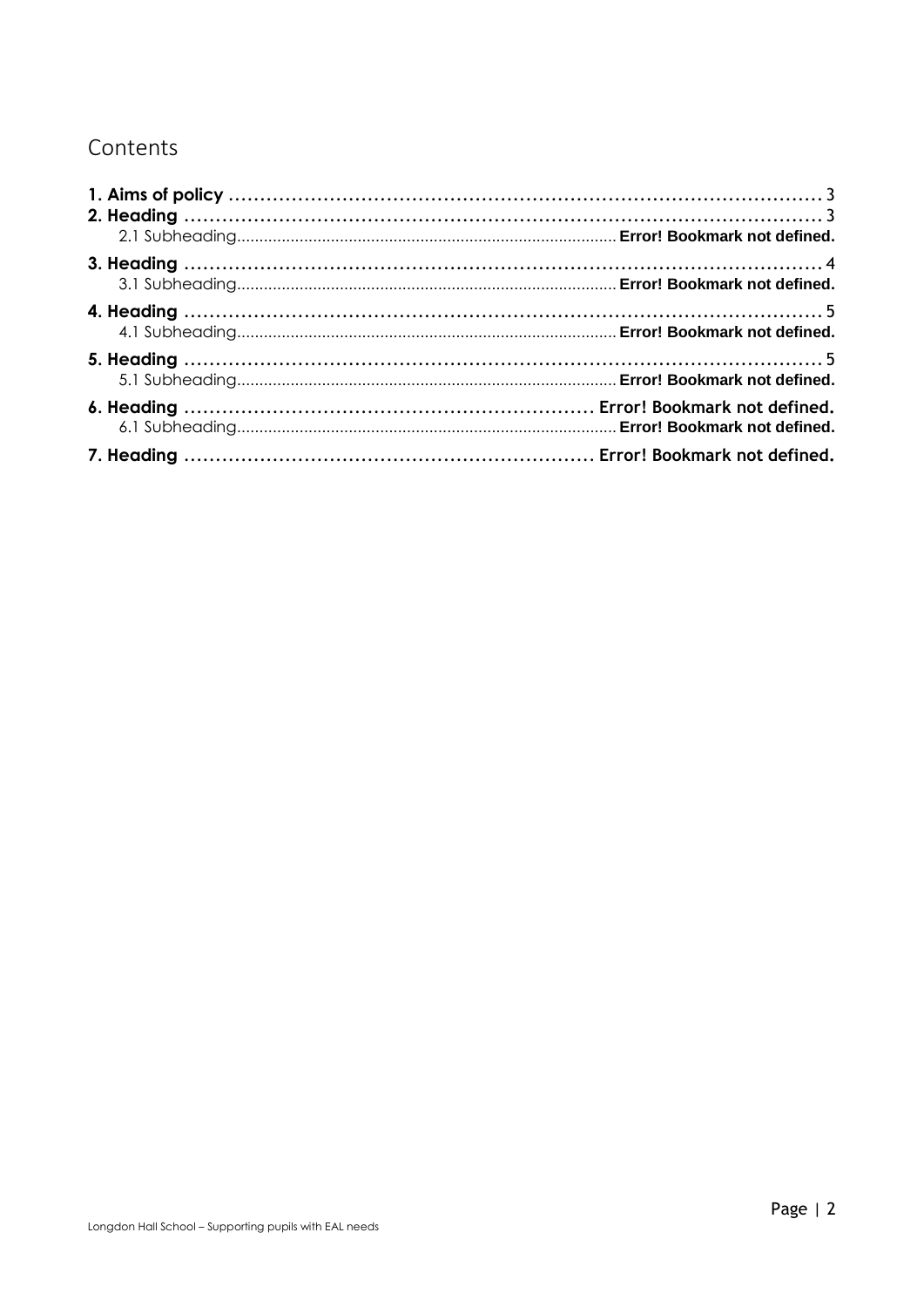### <span id="page-2-0"></span>**1. Aims of policy**

This policy is a statement of our school's aims and strategies to ensure that EAL pupils fulfil their potential.

All pupils need to feel safe, accepted and valued in order to learn. For pupils who are learning English as an additional language, this includes recognising and valuing their home language and background. As a school, we are aware that bilingualism is a strength and that EAL pupils have a valuable contribution to make. We take a whole school approach, including ethos, curriculum, and education against racism and promoting language awareness.

This policy aims to raise awareness of the school's obligations and to support the planning, organisation, teaching and assessment procedures, and the use of resources and strategies to meet the needs of pupils who have English as an additional language (EAL) and so to raise pupil achievement.

- At Longdon Hall School, EAL pupils come from a variety of backgrounds. Some of their familiar are from well-established communities.
- Many EAL pupils are isolated learners and may be the only speaker of their language in their class or at school.
- We recognise that most pupils who attend Longdon Hall School are literate in their home language on arrival whereas some may have had no previous formal education.
- We are aware that a proportion of EAL pupils may have experienced trauma and this will have an impact on their learning.

Our school supports the need of all of our pupils and promotes the protection of their rights in accordance with the UNCRC (1992) with a particular focus on:

**Best interests of the child** – *the best interests of the child must be the top priority in all things that affect children (Article 3)*

**Children from minority or indigenous groups** – *Every child has the right to learn and use the language, customs and religion of their family, whether or not these are shared by the majority of the people in the country where they live (Article 30)*

**Protection and preservation of identity** – *Every child has the right to an identity. Governments must respect and protect that right, and prevent the child's name, nationality or family relationships from being changed unlawfully (Article 8)*

#### <span id="page-2-1"></span>**2. Context of School**

At Longdon Hall School, there are, at present, no pupils who are learning English as an additional language. We are prepared for the referral of any pupil with EAL and have the provision in place to gather information on:

- Pupils' linguistic background and competence in other language/s;
- Pupils' previous educational experience;
- Pupils' family and biological background;

A member of our literacy support staff is nominated to have responsibility for EAL and promotes the key principles of additional language acquisition: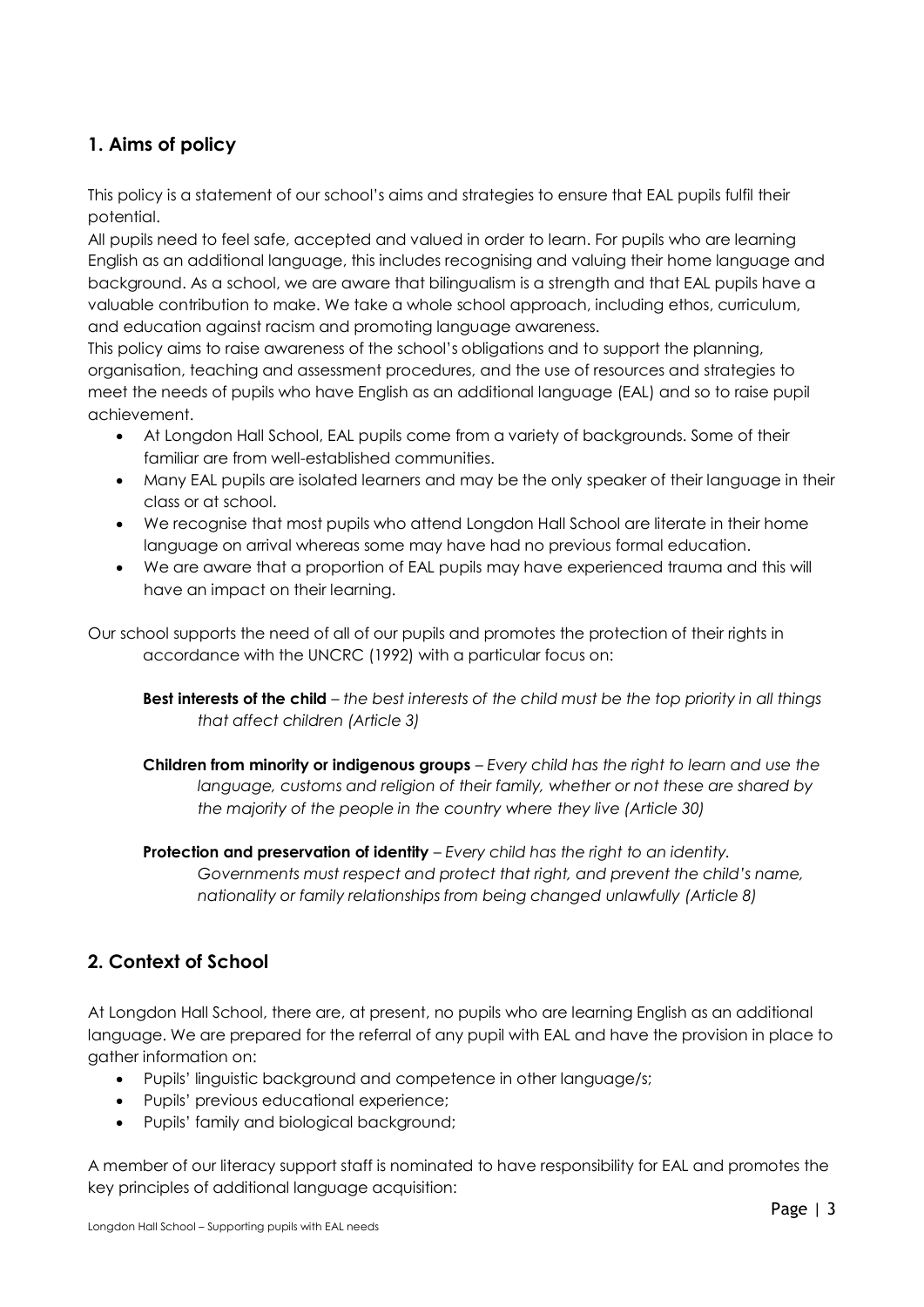- EAL pupils are entitled to the full National Curriculum programmes of study and all their teachers have a responsibility for teaching English as well as other subject content;
- Access to learning requires attention to words and meanings embodied in each curriculum area. Meanings and understanding cannot be assumed but must be made explicit;
- Language is central to our identity. Therefore, the home languages of all pupils and staff should be recognised and valued. Pupils should be encouraged to maintain their home language and use in the school environment wherever possible;
- Although many pupils acquire the ability to communicate on a day to day basis in English quite quickly, the level of language needed for academic study is much deeper and more detailed, and can require continuing support for up to ten years;
- Language develops best when used in purposeful contexts across the curriculum;
- The language demands of learning tasks need to be identified and included in planning;
- Teaching and support staff play a crucial role in modelling uses of language;
- Knowledge and skills developed in learning the first language aid the acquisition of additional languages;
- A clear distinction should be made between EAL and Special Educational Needs;
- All EAL pupils are entitled to assessments as required;
- The Ethnic Minority Achievements Service (EMAS) may be requested to visit school. They will assess and monitor pupils, give support and guidance to staff and direct support to prioritised pupils;
- Staff have regular liaison time to discuss pupil progress, needs and targets;
- Progress in the acquisition of English is regularly assessed and monitored;
- Assessment methods are checked for cultural bias and action is taken to remove any that is identified;
- Consideration and sensitivity is given to the appropriateness of testing EAL pupils at the earlier stages of English acquisition;
- Targets for EAL pupils are appropriate, challenging and reviewed on a regular basis;
- Planning for EAL pupils incorporates both curriculum and EAL specific objectives;
- Staff regularly observe, assess and record information about pupils' developing use of language;
- When planning the curriculum, staff will take account of the linguistic, cultural and religious backgrounds of families.

#### <span id="page-3-0"></span>**3. Teaching Strategies**

- Classroom activities have clear learning objective and use appropriate materials and support to enable pupils to participate in lessons;
- Key language features of each curriculum area e.g. key vocabulary, uses of language, form of text, are identified;
- Enhanced opportunities are provided for speaking and listening, including both process and presentational talk, and make use of drama techniques and role play. Pupils have access to effective staff and peer models of spoken language;
- Additional visual support is provided e.g. posters, pictures, photographs, objects, demonstration, and use of gesture;
- Additional verbal support is provided e.g. repetition, modelling, peer support;
- Use is made of collaborative activities that involve purposeful talk and encourage and support active participation;